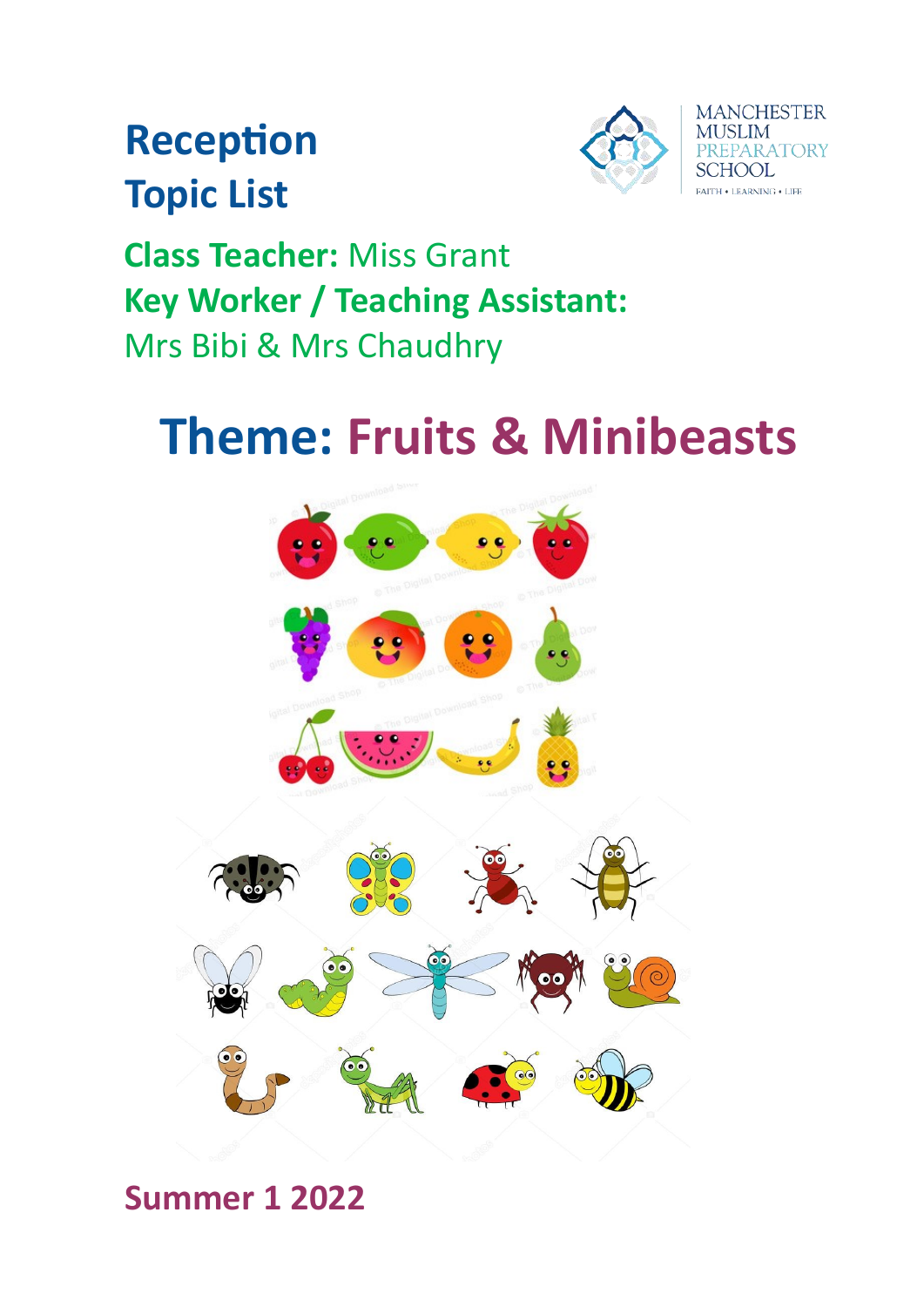### **COMMUNICATION AND LANGUAGE**

#### **Reception will be encouraged to**

Learn and use new vocabulary such as : names of fruits and minibeasts e.g. pomegranate, and centipede, and also terms related to the Eid celebration such as 'iftar' 'salah' and 'suhoor' appropriately and use them in sentences.

They will also discuss the Jubilee celebrations.



### **PHYSICAL DEVELOPMENT**

#### **We will be**

We will be practising our athletic skills such as long jump and our bat and ball skills.



## **PERSONAL, SOCIAL AND EMOTIONAL DEVELOPMENT**

We will continue to consider the feelings of others and think about the perspective of others. We will also explore how we can persevere when we face challenges.



## **QURAN**

**Memorisation**: Surah al-Fil **Revision**: Surah Quraish to an-Naas (please ensure you child revises all surah) **Reading**: Review letters with fathah, read two and three-letter words.



## **ISLAMIC STUDIES**

Quran is Allah's Book, plants and environment, 5 Pillars of Islam.